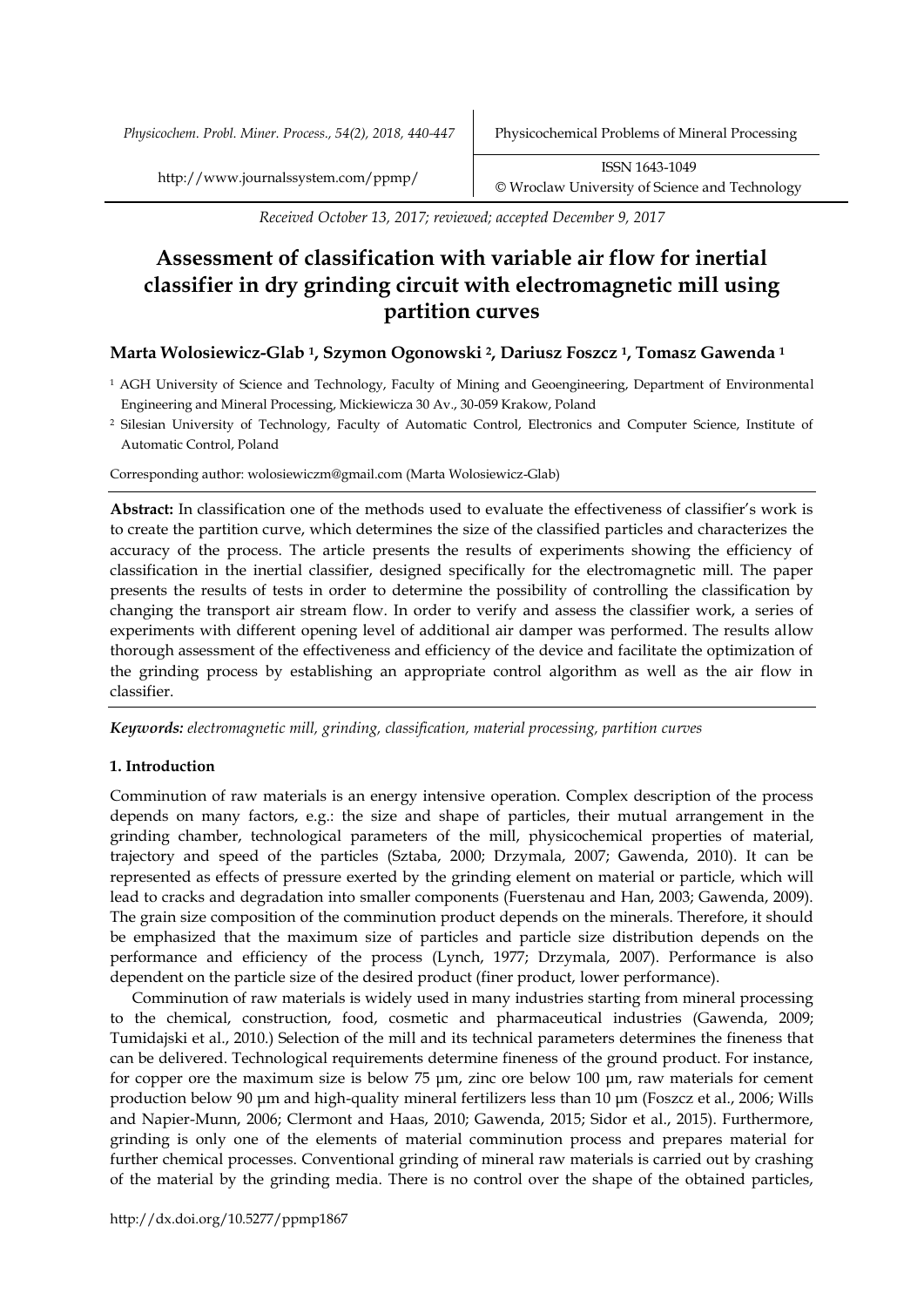often resulting in low technological value of the product.

Mineral processing facilities, and device manufacturers constantly strive to develop less energyintensive, more efficient solutions, with the possibility to precisely define the product properties such as shape and particle size (Horst and Freeh, 1970; Wills and Napier-Munn, 2006; Garg et al., 2015). In the case of the hard-to-enrich non-ferrous ores, one of the most important directions for modern technologies are new solutions designed for ore grinding to obtain grain sizes in the range of μm and development of conditions for effective beneficiation within such grain size (Napier-Munn et al., 1996; Mular et al., 2002).

The electromagnetic mill provides such an opportunity having the ability to adjust the various parameters which will affect the particle properties. Specified requirements for grinding and classification systems regarding the reduction of energy consumption, the optimal particle size and shape as well as surface properties force a need to design a modern system with recirculation of particles which do not meet quality requirements. To make this solution competitive, the system should be as universal as possible for all kinds of raw materials, configurable and equipped with a measuring and control systems (Mular et al., 2002; Subba, 2016; Wolosiewicz-Glab et al., 2016a).

This article presents the effect of changes in the degree of opening of the additional air dampers on the classification in dry grinding circuit with electromagnetic mill. Assessment of those changes is performed by using partition curves. Different parameters of the system during tests, allow to determine the impact of the additional air stream on the classification efficiency that determines the efficiency of the whole grinding and classification system. Relations between classification parameters and different control signals will be considered in future investigation. Electromagnetic mill has an impact on the quality of the obtained material, improving the beneficiation of fine particles, which often are re-milled during the conventional grinding procedure what causes its lower performance during beneficiation processes.

#### **2. Material and methods**

## **2.1 Grinding system**

The system consists of electromagnetic mill and two classifiers. The electromagnetic mill design concept assumes a vertical position of the working chamber. The material is transported by a screw feeder and is loaded from the top of the mill. Properly moistened stream of transport air is provided from the bottom side of the working chamber (Pawelczyk et al., 2015). Above the working chamber, integrated with the mill, a preliminary classifier is located, which forms the inner recycle stream (Pawelczyk et al., 2015; Wolosiewicz-Glab and Foszcz, 2015). The material is received from the working chamber of the mill from the top and goes to the pre-classifier. The remaining material returns, along with the feed from the top, to the working chamber and material of suitable particle size distribution is entrained upwards towards the classifier, which is designed as an inertial-impingement classifier. The description of the technology is presented in Fig. 1, that shows the schematic diagram of the milling system with classification (Sidor et al., 2015) while detailed description of the electromagnetic mill can be found in the paper of Wolosiewicz-Glab et al. (2016a).

To ensure classification, there is an adjustable additional air intake between the internal and inertial-impingement classifier. The classifier separates the stream of ground material to the end product and the recycle stream provides the closed loop cycle of the mill operation (Wolosiewicz-Glab et al., 2016b). As the pneumatic conveying system is implemented by using vacuum with a single vacuum source, the air speed in the respective parts of the system is regulated by varying the opening of the damping flaps. Due to the single source of vacuum, a change in the position of one flap affects the flows in all parts of the system. This results in a significant complication from the control point of view, which requires multi-level control system supported by mathematical modelling. The whole grinding and classification circuit is a nonlinear, multidimensional dynamic system with crosscouplings, that needs a stabilizing control. Operational points of the installation follow from the technological requirements, especially concerning quality of the milling product. However, the control system however cannot directly measure quality parameters. Only the indirect measurement is possible. Thus, modeling and parameters identification is required. On the other hand, the whole control system needs to be decomposed into several hierarchical layers, i.e. production management,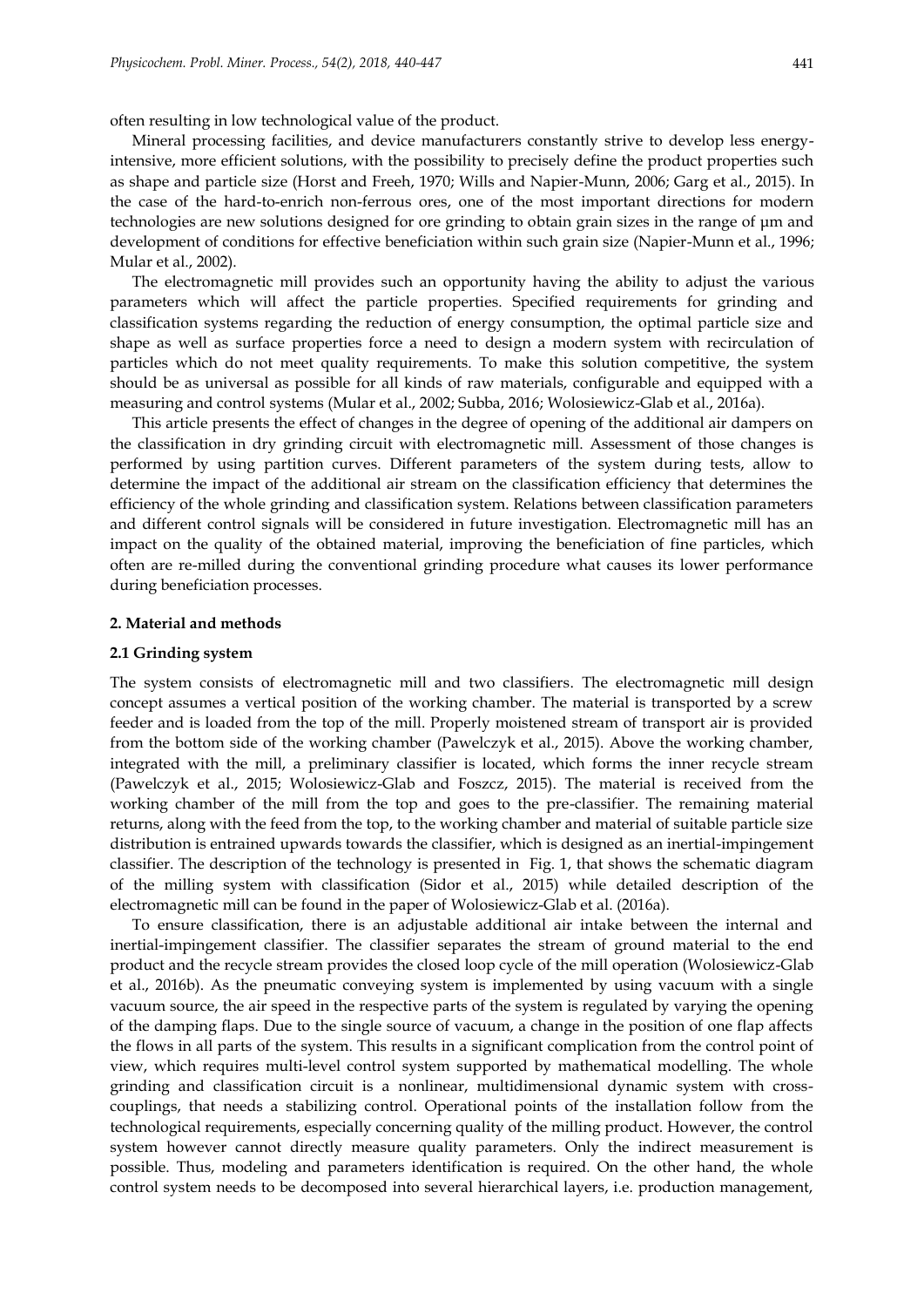optimization, supervisory and direct control layers (Wolosiewicz-Glab, 2016a). The results presented in the paper allows for parameterization of the classification control algorithm in the supervisory layer. The algorithm calculates the set points for the air flaps to maximizes the imperfection while satisfying the air flow constraints according to the technological requirements. This is described in detail in another paper (Ogonowski et al., 2016).

A properly chosen classifying device should provide a sharp partition curve, which means that larger particles should not pass into fine particle product, and recycled material from classifier should has as little of fine particles as possible (Gawenda, 2015). The recycling ratio is defined as the ratio of the amount of recycled material to the quantity of the newly loaded feed. The recycle ratio is high in the milling process. In practice, grinding of cement or limestone provides size reduction degree equal to 2–2,6, while for wet ore grinding it can be up to 3.5 and for the crushing of the material in crushers it is much lower and does not exceed 1.8 (Gawenda, 2015).

In case of classification of small (approximately  $\leq 1$  mm) and very small  $(\leq 0.1$  mm) particles mixtures, the classification is carried out in an aqueous or air medium. Different forces operate in classification including centrifugal, stream or resistance of the medium, Coriolis, gravity, buoyancy, gradient resulting from changes in concentration of grains (Horst and Freeh, 1970; Cullinan et al., 1999; Gawenda, 2015). As a result, during comminution and other physical and chemical processes, what one generally obtains is a Fig. mixture of particles with different sizes and shapes (Kelly and Spottiswood, 1982; Warach, 1996).

As already mentioned, the electromagnetic mill includes inertial-impingement classifier. Its technological structure is presented in Fig. 2.



Fig. 1. Grinding system consisting of two classifiers and an electromagnetic mill



Fig. 2. Dry grinding in electromagnetic mill: 1 – Feed stream, 2 – Vertically aligned working chamber, 3 – Workspace with grinding media, 4 – Main stream of gaseous medium, 5 – Final product, 6 – Recycle stream, 7 – Additional stream of gaseous medium, 8 – Stream of not milled material, 9 – Inductor winding, 10 – Cooling stream, 11 – Air intake (based on patent no. P413041 of July 6, 2015)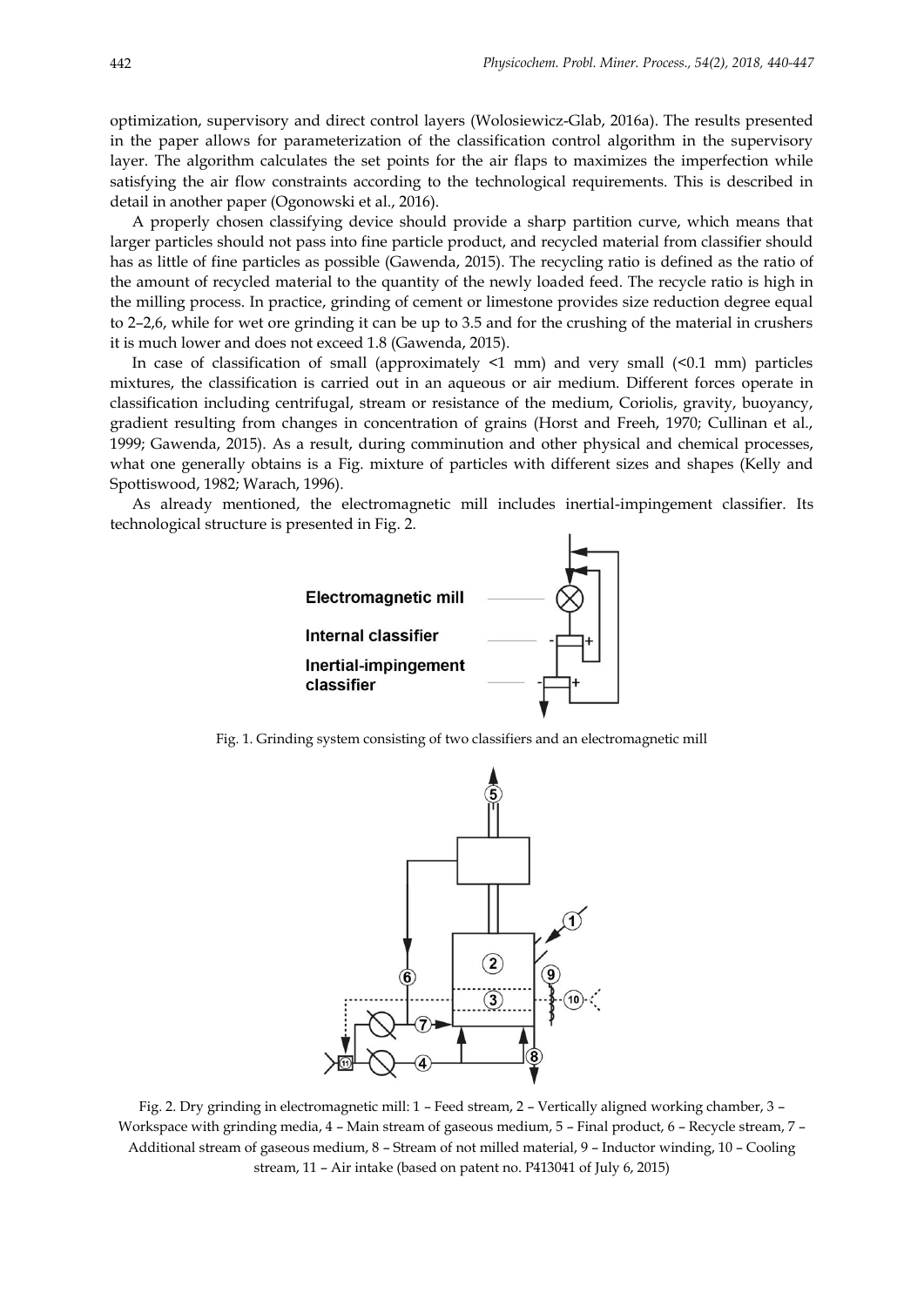Inertial-impingement classifier and cyclone were designed utilizing flow simulations conducted by using computational fluid dynamics (CFD). The performance parameters and particle size of individual streams were calculated. The classifier was designed in a way to enable change of the separated particles size by varying the position (mounting height) of the impingement element or its replacement with another one with different opening angle (Pawelczyk et al., 2015). Fig. 3 shows the design, fabrication and impingement element of this type of classifier.

In the case of an ideal material classification using sieves or classifiers, particles which are smaller in size than predetermined size or weight, form the first product and the others the second one. The classified particles *d*<sup>50</sup> is the particle diameter for which the probability of being in the top or bottom product is equal to 50% (Gaudin and Hukki, 1946; Jankovic et al., 2003; Gawenda, 2015).



Fig. 3. Inertial-impingement classifier: design (a), fabrication (b), impingement element (c) (courtesy of Promill – cyclone contractor)

Classification is never perfect. Each classifier has a specific classification ability. Classification ability of a classifier and its partition curve are a function of the degree of classification depending on the diameter of the particle. It is most commonly presented in the form of a partition curve in a system in which the abscissa indicates the average particle size and the ordinate indicates recovery of each size fraction in [%]. The partition curve is not a curve of particle size distribution, only a set of points representing the extent to which the infinitely narrow particle size fractions with an average particle size splits into upper and lower product (Lynch, 1977; King et al., 2001; Mular et al., 2002).

## **2.2 Experimental**

A 2 kg sample of copper ore obtained from the deposit operated by KGHM at Legnica-Glogow Copper District having 1-2 mm particles in size was used in the study. It was divided into four test samples. Ten sieves were used for the size analysis. There were four experiments performed in a row plus additional two preliminary tests which were performed in order to confirm reproducibility of the classification in the inertial-impingement classifier for the same parameters of the feed (particle size and flow) and transport streams. The frequency of the electromagnetic field in the mill was unchanged during the tests. However, an opening of the additional air damping flaps was changing, except the first two preliminary tests. The randomness of the process results from the fact that in addition to effects which guarantee classification into products having different properties, there are effects that disturb the classification, the magnitude of which may vary from one point to another. Partition curves presented in Fig. 4 show the recovery (which is equal to probability) of each size fraction of the feed reporting to the upper product as a function of mean size of each fraction. It was assumed that comparable density can be taken into consideration with respect to the fine mineralization of the ore and the fact that only small particles below 0.045 mm are expected to have higher density differences, therefore particle size was chosen as a separation feature. Fig. 4 shows a comparison of the partition curves obtained in preliminary experiments.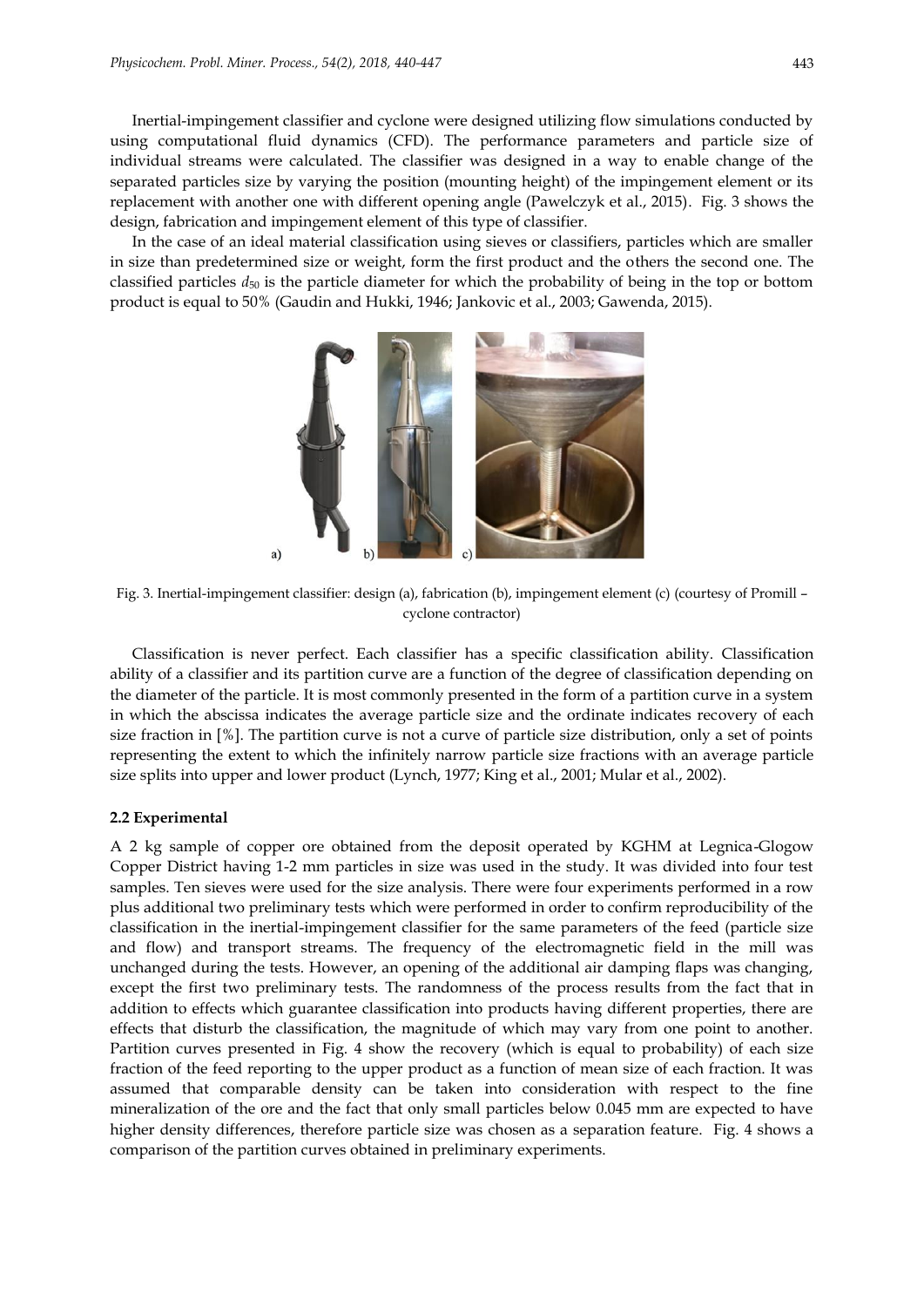

Fig. 4. Partition curves for preliminary experiments

In subsequent studies, a series of four experiments was performed with different arrangements of the additional air damping flap. Changing the position of the flap did not significantly alter the flow of transporting air through the electromagnetic mill, especially when the flap control system is fitted with an adequate system of compensation, even though the stream of transporting air in the classifier changes. The experiments were aimed to determine whether or not there is a possibility to influence classification by changing the flow of the transporting air. As a result, this relationship can be used in the future to control the flow of recycle material in a closed loop system within the operating point determined by the physical parameterization of the classifier (Fig. 3c). The aim of the study was also to verify the functioning of the classifier and the assessment of the effectiveness of its operation and to show that not only the parameters of generated electromagnetic fields affect the recycle of the material, but also it is very important to control the air flow and the damping flaps including main air stream damping flap, recycle air stream damping flap, additional air damping flap, efficiency of the feed auger conveyor. For each experiment, partition curves were plotted and the relationship between the opening of the flaps, and the efficiency of the classification was described. Opening of main air flap *K*<sub>G</sub> and recycle air flap *K*<sub>R</sub> were constant during the experiment and set to 100% while *K*<sub>D</sub> (opening of additional air flap) was 5,10, 20 and 30%. The control algorithm calculates the set-points for the flap openings and not for air flows. The airflow in the separator changes according to some additional parameters (e.g. other flaps positions) which were constant in the presented experiment. Moreover, the air flow in the classifier itself cannot be measured and is only modelled as precisely described by Ogonowski (2017). For the constant position of the recycle and main air flap, the airflow in the separator rises with wider opening of the additional air flap. This relation is not linear due to different pneumatic resistances in the particular elements of the plant and some minor, uncontrolled air leaks in the system. In the presented experiments, the air flow through the separator was changing in the range from 210 m<sup>3</sup>/h to 260 m<sup>3</sup>/h.

#### **3. Results**

The only parameter which was changing through all the tests was the percentage of additional air damper opening ratio. Table 1 presents the data obtained from the experiments and partition curves. In each case, the probable error values and imperfection values were calculated. The range and interval of the additional air flap opening was defined according to previous experimentations results. Due to the physical structure of the plant, opening of this flap above the 30% led to the air flow drops in the recycle stream and working chamber stream below the correct values from the technological point of view. The maximum possible air flow through the separator is achieved for all flaps open to 100% and is equal to  $320 \text{ m}^3/\text{h}$ .

Fig. 5 presents partition curves for all the experiments in a single plot. One can observe the changes in shape of the curves depending on the additional air damper opening value. Relation between increased opening of the damper and the imperfection through the experiments is presented in Table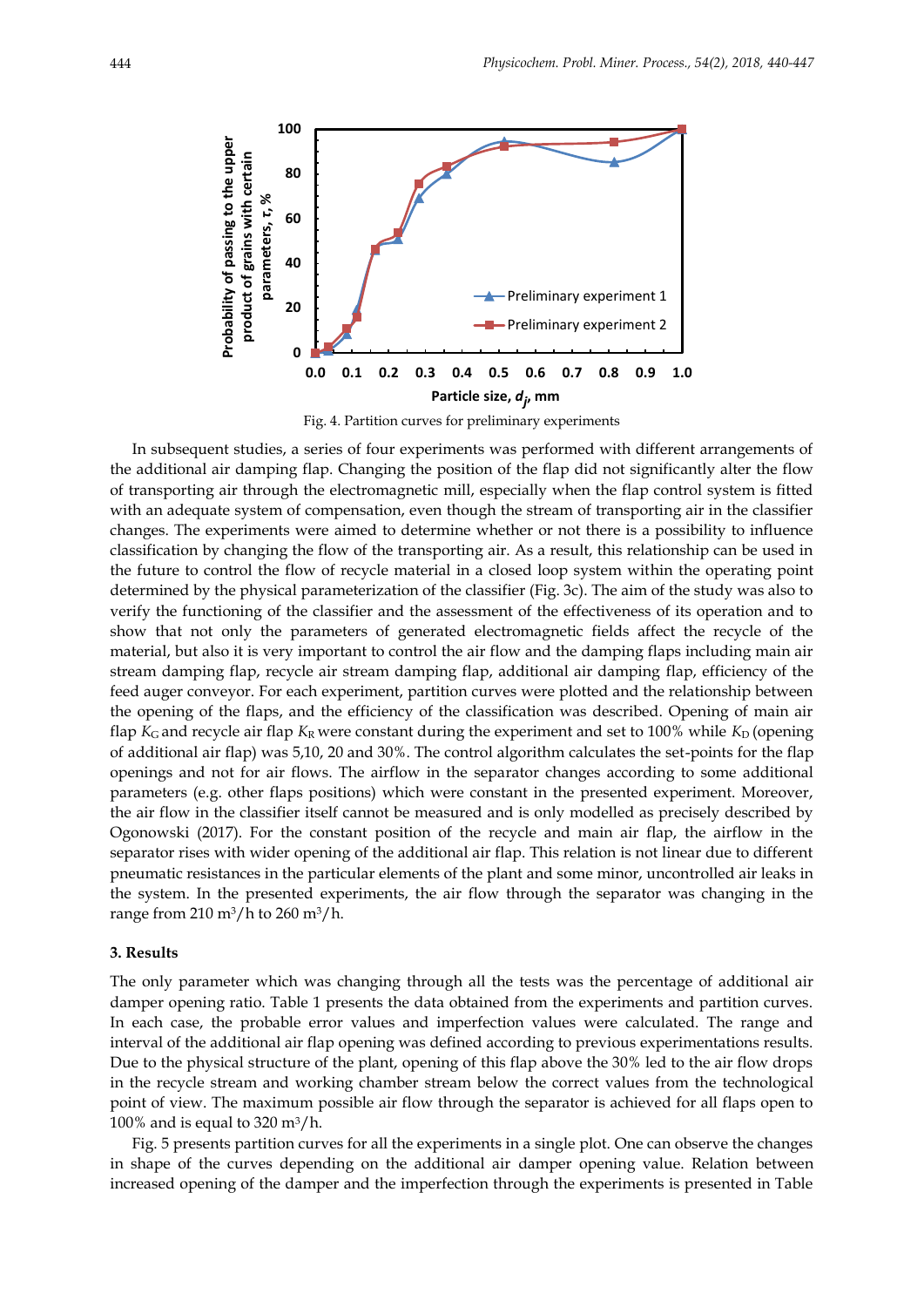1. In order to compare different settings of air damping flaps, let us introduce the concept of imperfection. The smaller value of imperfection (and *E*p as well), the more accurate classification. For the air classification, one can expect an imperfection value above 0.3. The upper limit of acceptable value depends on the selected optimization criteria of classification. It is related to the value of recycle flow from classifier back to the mill, its efficiency and energy consumption. In addition, we must take into account the impact of changes in the flow parameters on classified particles indexing. Summing up it is important to establish the relations which enable control as the optimal values may vary. The greater opening of the air flap, the higher air flow in the classifier can be observed. It can be seen that the higher flow of the additional air, the higher imperfection value as well. Thus, the accuracy of the classification and the  $d_{50}$  value decrease (Table 2).

| $Exp.$ # | Opening of additional<br>air flap $K_D$ [%] | $d_{50}$<br>[mm] | Probable error Ep<br> mm | Imperfection $I$ [-] |
|----------|---------------------------------------------|------------------|--------------------------|----------------------|
|          | 5.                                          | 0.17             | 0.049                    | 0.29                 |
|          | 10                                          | 0.145            | 0.044                    | 0.30                 |
| 3        | 20                                          | 0.132            | 0.055                    | 0.45                 |
| 4        | 30                                          | 0.125            | 0.068                    | 0.54                 |

Table 1. Parameters of the classification process



Fig. 5. Partition curves of classification tests for different values of opening of additional air flap *K*<sub>D</sub>

#### **3.1 Mathematical approximation of the partition curve**

Classifier outputs can be estimated basing on the partition curves model in the form of non-linear function of the *E*<sup>p</sup> (probable error) and *I* (imperfection) parameters. Values of these parameters can be calculated based on  $d_{50}$  (cut point) and  $d_{25}$  and  $d_{75}$  values:

$$
Ep = \frac{d_{25} - d_{75}}{2} \tag{1}
$$

$$
I = \frac{Ep}{d_{50}}\tag{2}
$$

where  $d_{25}$ ,  $d_{75}$ ,  $d_{50}$  – particle size for which classification value (probability) equals respectively 25, 50 and 75%. The shape of the partition curves was described by the below mathematical equation:

$$
\tau_j = \frac{1}{\pi} \left( \arctg \left( \frac{1}{Ep} \cdot d_j - \frac{1}{I} \right) \right) + 0.5 \tag{3}
$$

where *d*<sup>j</sup> is the arithmetic mean size of the *j-th* particle size fractions and function arctg is expressed in radians. In the above equation (Eq. 3), the values of *τ<sup>j</sup>* are from 0 to 1, or after multiplication by 100%, in percent. The model was developed by the present authors to model the investigated wet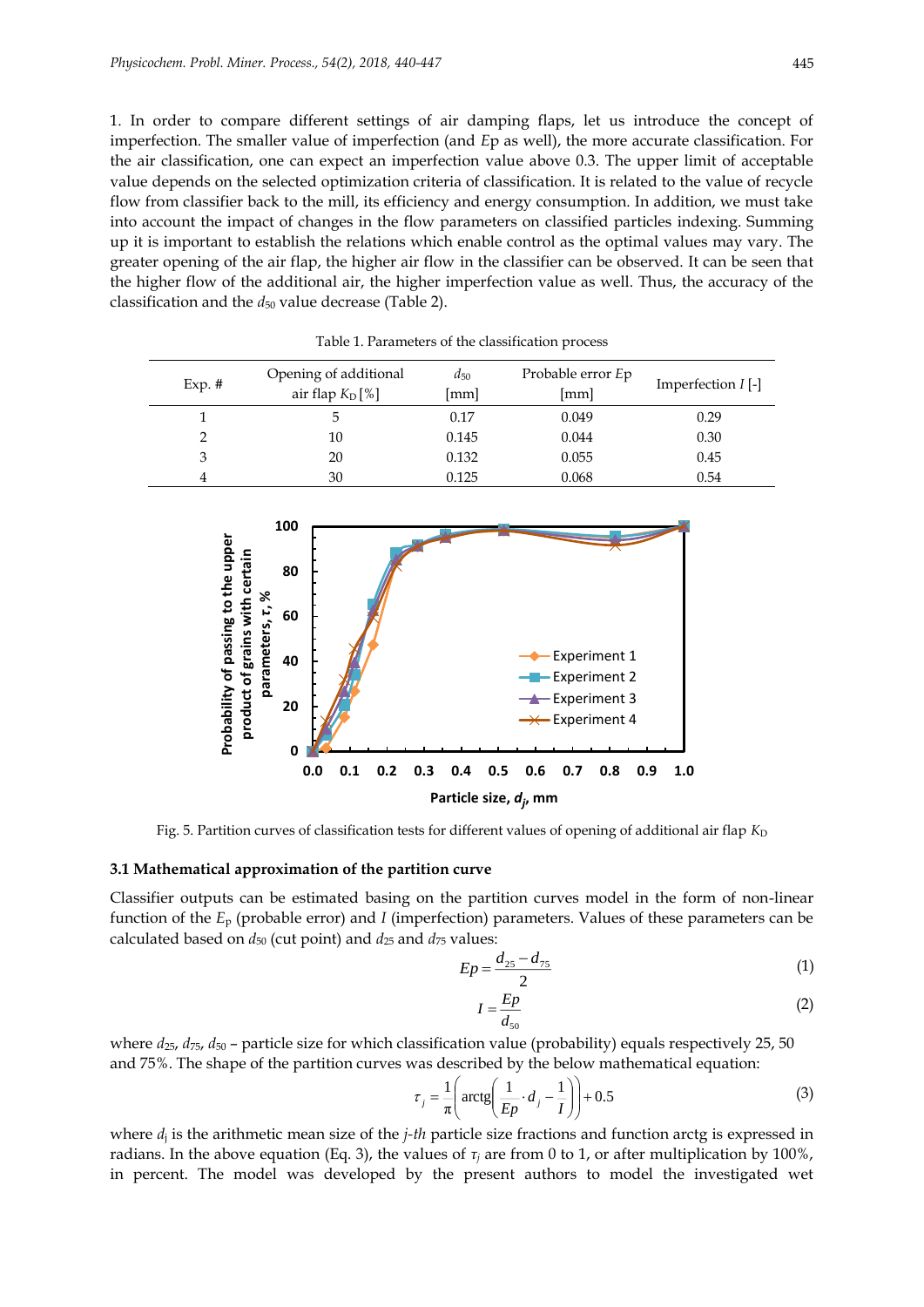classification. The idea was to design a simple model with a minimum number of parameters. The presented in Fig. 3 model is universal and was also successfully tested in partition curves modelling for hydrocyclones and spiral classifiers in copper enrichment plants. As the studies show (see Fig. 6), the non-linear function approximates the shape of the partition curves with acceptable accuracy from the control point of view. Further studies will focus, among others, on *E*<sup>p</sup> and *I* replacement with dampers positions in the model presented earlier.



Fig. 6. Examples of partition curves modelling for inertial classifier (data from experiments 2 and 4)

## **4. Conclusions**

When designing a classification system for the electromagnetic mill, the goal is to obtain the most efficient operation of the mill. With a partition effect curves, it is possible to prepare simulation of the grinding and classification and determine the size of recycle flow, that would allow to create appropriate control algorithms which guarantee the correct operation of the mill and the entire system. The characteristics of classification are calculated for different values of additional air damper opening level. In the review of the classification devices for fine-grained products, to predict the final products of the electromagnetic mill, one should use the separation effect curves, which provide opportunities to optimize the operation of the grinding-classification system. One can read from them the classified particles size and get information about the accuracy of the implemented process. Comparisons of the accuracy of the system with different parameters, allows us to determine the impact of the additional air stream on classification efficiency that will determine the efficiency of the whole grinding and classification system. A relation between classification parameters and different control signals will be investigated further. The influence of the additional air stream flow on the classification parameters can be successfully used in the supervisory control. Together with the presented partition curve model, it can be used to modify direct control set points according to the technological requirements of the process.

**Acknowledgment:** The research reported in this paper was co-financed by the National Centre for Research and Development, Poland, under Applied Research Program, project No. PBS3/B3/28/2015.

#### **References**

- CLERMONT B., DE HAAS B., 2010. *Optimization of mill performance by using online ball and pulp measurements*. The Journal of the Southern African Institute of Mining and Metallurgy, 110, 133-140.
- CULLINAN, V. J., GRANO, S. R., GREET, C. J., JOHNSON, N. W., RALSTON, J., 1999. *Investigating fine galena recovery problems in the lead circuit of Mount Isa Mines Lead/Zinc Concentrator part 1: Grinding media effects*. Minerals Eng. 12(2), 147-163.
- DRZYMALA, J., 2007. *Mineral Processing, Foundations of Theory and Practice of Minerallurgy*. 1<sup>st</sup> English ed..; Oficyna Wydawnicza Politechniki Wroclawskiej, 122-141.
- FOSZCZ, D., GAWENDA, T., KRAWCZYKOWSKI, D., 2006. *Comparison of real and theoretically estimated energy consumption for ball grinder*. Górnictwo i Geoinżynieria, 3(1), 79-90.